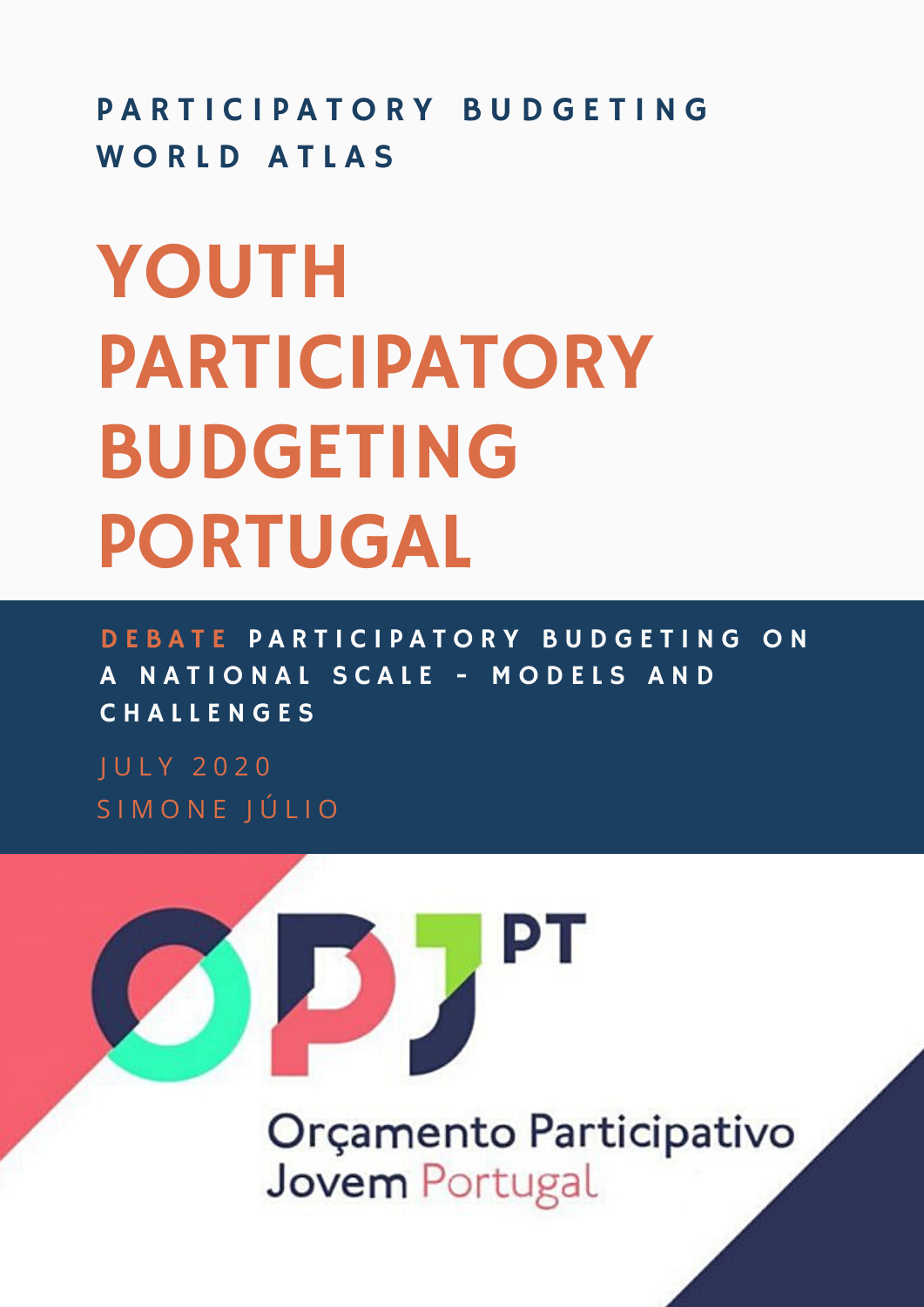# Youth Participatory Budgeting Portugal



# I. Practice identification

YPBP - Youth Participatory Budgeting Portugal

# II. Country

Portugal

# III. Population

Total: 10.276.617 (2018, INE - Annual population estimates). Young people between 14 and 30 years old: 1.853.806 (2018, INE – Annual population estimates)

# IV. Years of operation

2017, 2018 and 2019

# V. Budget available

2017: € 300.000,00 2018 and 2019: € 500.000,00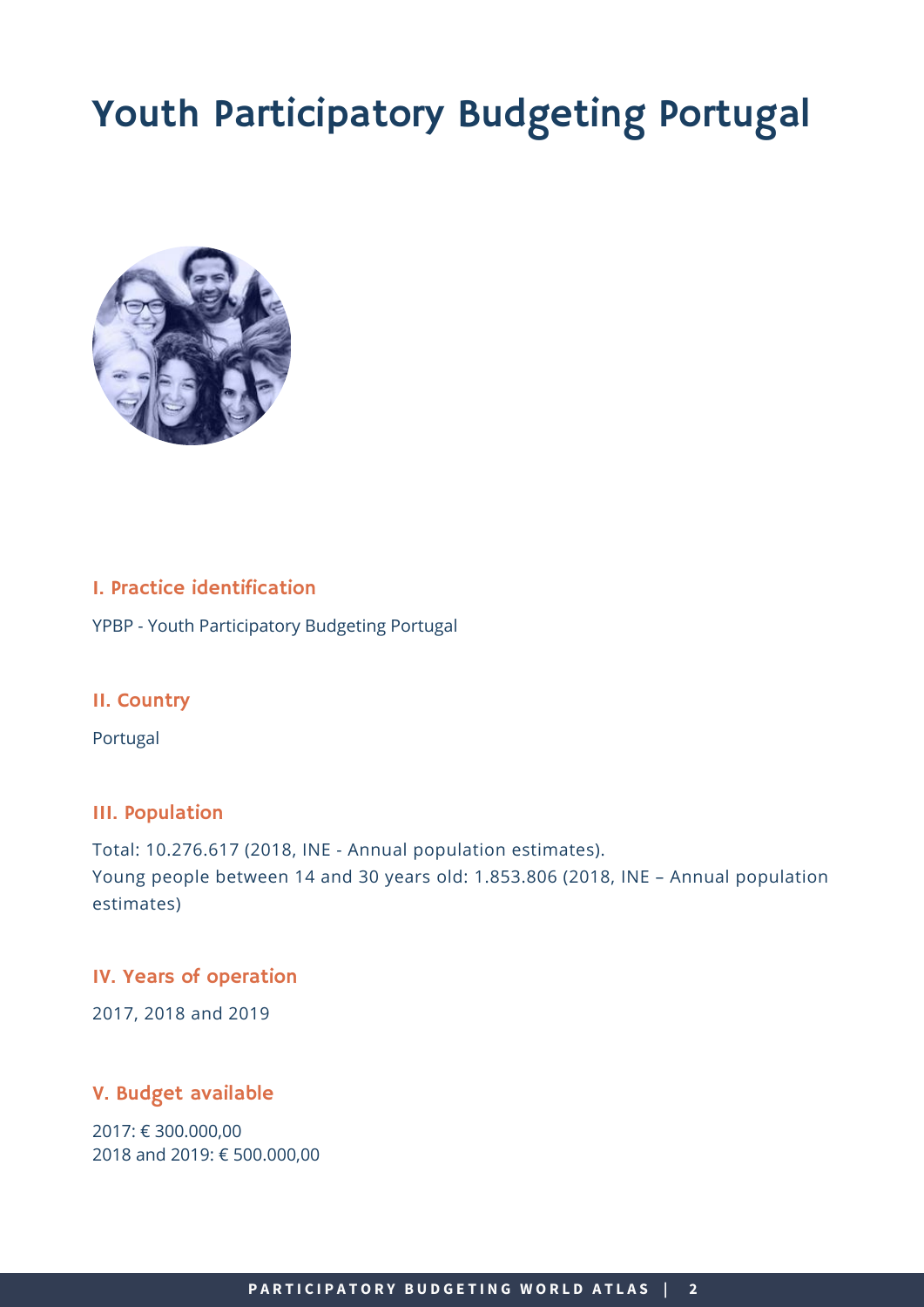# VI. Implementation stages



# VII. Methodological summary

The YPBP is a deliberative process of national scope, aimed at young people living in Portugal, aged between 14 and 30 years. It is up to them to present the proposals and decide, through a vote, the projects to be implemented.

In stage I, proposals can be submitted online, through the website, or in face-to-face participation meetings that take place in all regions of the country. Each idea must have an impact on at least 2 municipalities and may not involve the construction of infrastructure. At the same time, each project has a budget limit of 100,000.00 Euros.

The second stage involves a verification, for each proposal submitted, of the pre-defined feasibility criteria. This work is carried out by the different ministries and deconcentrated public administration services, depending on the thematic areas of each project. Once the analysis is completed, public consultation takes place with the publication of a provisional list of accepted and excluded proposals.